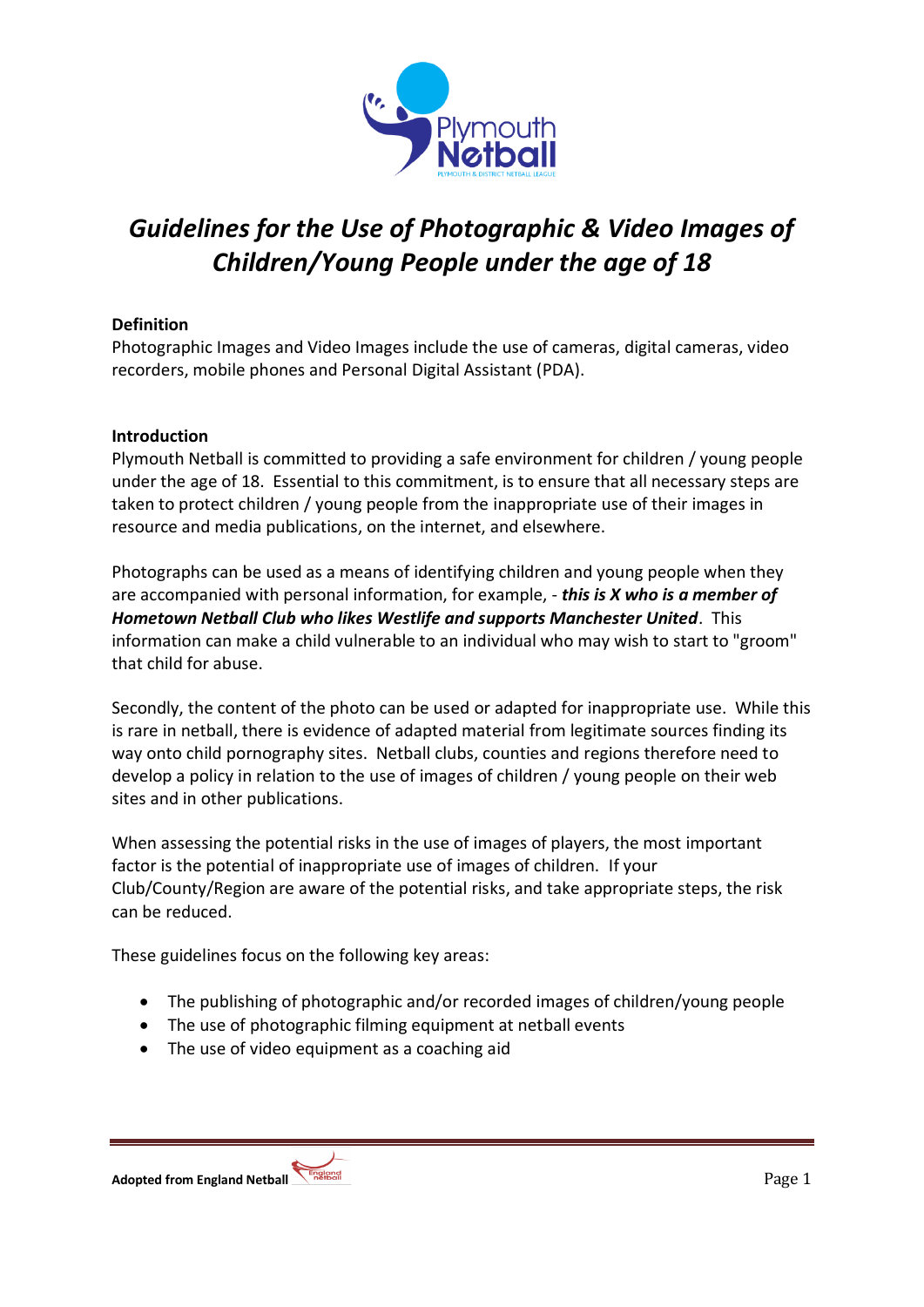

### **Key Principles**

Plymouth Netball have adopted the following key principles:

- The interests and welfare of children taking part in netball are paramount
- Parents/carers and children have a right to decide whether their children's images are to be taken and how those images may be used
- Parents/carers and children must provide written consent for children's images to be taken and used
- Images should convey the best principles and aspects of netball; such as fairness and fun
- Care should be taken to ensure that images are not sexual or exploitative in nature, nor open to obvious misinterpretation and misuse
- Images should only be taken by authorised persons; as agreed in the protocol for a particular event
- All images of children should be securely stored
- In the case of images being used on websites, particular care must be taken to ensure that no identifying details facilitate contact with a child by a potential abuser

### **Publishing Images - Easy Rules to Remember:**

- Ask for written permission from the player and parent/carer/s to take and use their image (see Appendix 2 – consent form). This ensures that they are aware of the way the image is intended to be used to represent the sport. The Consent Form is one way of achieving this.
- If the player is named avoid using their photograph.
- If a photograph is used avoid naming the player. And NEVER publish personal details (e.g. email addresses, telephone numbers, addresses etc) of a child/young person.
- Only use images of players in suitable dress (tracksuit, on court clothing i.e. tshirt/shorts/skirt or off court clothing) to reduce the risk of inappropriate use. Try to focus on the activity rather than a particular child.
- Where possible use photographs that represent the broad range of children/young people taking part in netball. This might include:
	- Ethnic minority communities
	- Disabled young people or children
	- Girls with hair covered e.g. baseball cap or a scarf
- Ensure that images reflect positive aspects of children's involvement in netball (enjoyment/competition etc).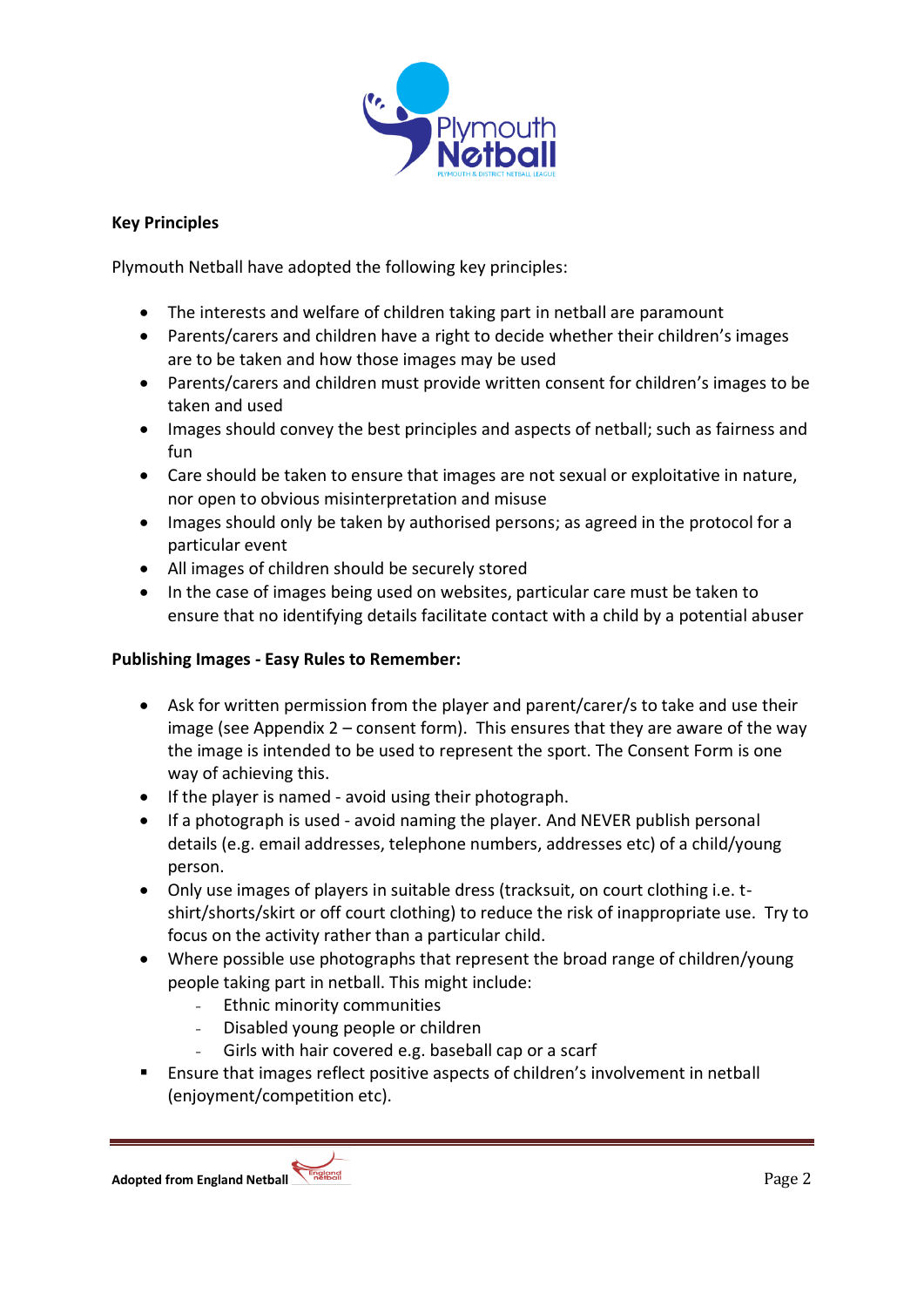

### **Use of Photographic Filming Equipment at Netball Events**

Plymouth Netball does not wish to prevent parents, carers or other spectators being able to take legitimate photographs or video footage of competitors, however, there is evidence that certain individuals will visit sporting events to take inappropriate photographs or video footage of children / young people. All clubs, counties and regions should be vigilant about this possibility. Any concerns during an event should be reported to the club / regional Safeguarding Officer or the Event Organiser.

### **ACTION and IMPLEMENTATION**

When planning an event an accreditation procedure should be developed (see appendix  $1 -$ Event Registration Form):

- Develop a system to record individuals name and address and club
- **Professionals are required to register prior to the event and their identification** details also recorded.
- **If the limit is ally identification details should be checked with the issuing authority prior to the** event.
- On registering, organisers of events should issue an identification label on the day, which can serve to highlight those who have accreditation.
- Where regular events occur, the identifying label should be changed to prevent unofficial replication
- **Professional photographers/ filming / video operators wishing to record the event** should seek accreditation with the event organiser by producing their professional identification for the details to be recorded
- I Ideally they should request this at least 5 working days before the event.
- Students or amateur photographers / film / video operators wishing to record the event should seek accreditation with the event organiser by producing their student or club registration card and a letter from their club / educational establishment outlining their motive for attending the event.
- All other spectators wishing to use photographic / film / video equipment with a telescopic or zoom lens should register their intent with the organiser of the event.

### **Use of Video as a Coaching Aid**

The use of video equipment can be a valuable coaching aid provided the following is considered:

- Players and their parents should be aware that this is part of the coaching programme and clear of the purpose of filming as a coaching aid
- Care should be taken in the storing of coaching films to avoid inappropriate use
- **Seek written permission from the player and parent for the use of photography and** video analysis
- When filming, ensure that there is an appropriate approved adult from the club present.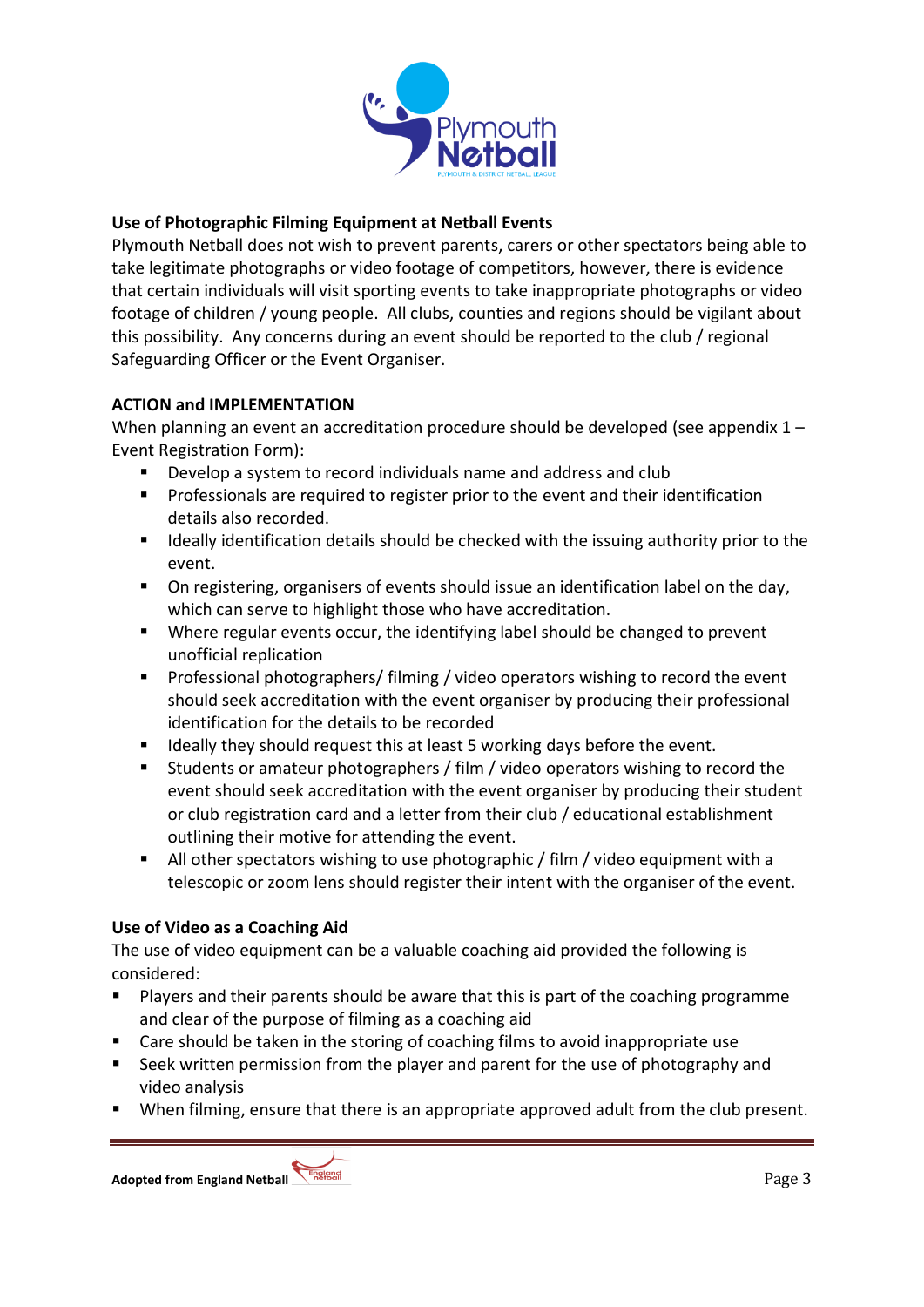

## **Appendix 1 - Event Registration Form**

| Name:                                     |                                                                                                                                                                                                                                                                                                                                                                                                                                                                    |
|-------------------------------------------|--------------------------------------------------------------------------------------------------------------------------------------------------------------------------------------------------------------------------------------------------------------------------------------------------------------------------------------------------------------------------------------------------------------------------------------------------------------------|
| Address:                                  |                                                                                                                                                                                                                                                                                                                                                                                                                                                                    |
|                                           |                                                                                                                                                                                                                                                                                                                                                                                                                                                                    |
| Tel. No:                                  |                                                                                                                                                                                                                                                                                                                                                                                                                                                                    |
|                                           |                                                                                                                                                                                                                                                                                                                                                                                                                                                                    |
|                                           |                                                                                                                                                                                                                                                                                                                                                                                                                                                                    |
|                                           |                                                                                                                                                                                                                                                                                                                                                                                                                                                                    |
|                                           |                                                                                                                                                                                                                                                                                                                                                                                                                                                                    |
|                                           | or recorded images will only be used in an appropriate manner.                                                                                                                                                                                                                                                                                                                                                                                                     |
|                                           | Please describe below how photographs or recorded images will be used:                                                                                                                                                                                                                                                                                                                                                                                             |
|                                           | I wish to take photographs or record images during the course of the above event. I agree<br>to abide by the guidelines laid down by Plymouth Netball and confirm that the photographs<br>I acknowledge that if it is deemed that any photographs or recorded images are used<br>inappropriately, this may result in me being unable to use photographic equipment at<br>netball events in the future and I may be reported to Plymouth Netball and managed within |
| the Safeguarding Policies and procedures. |                                                                                                                                                                                                                                                                                                                                                                                                                                                                    |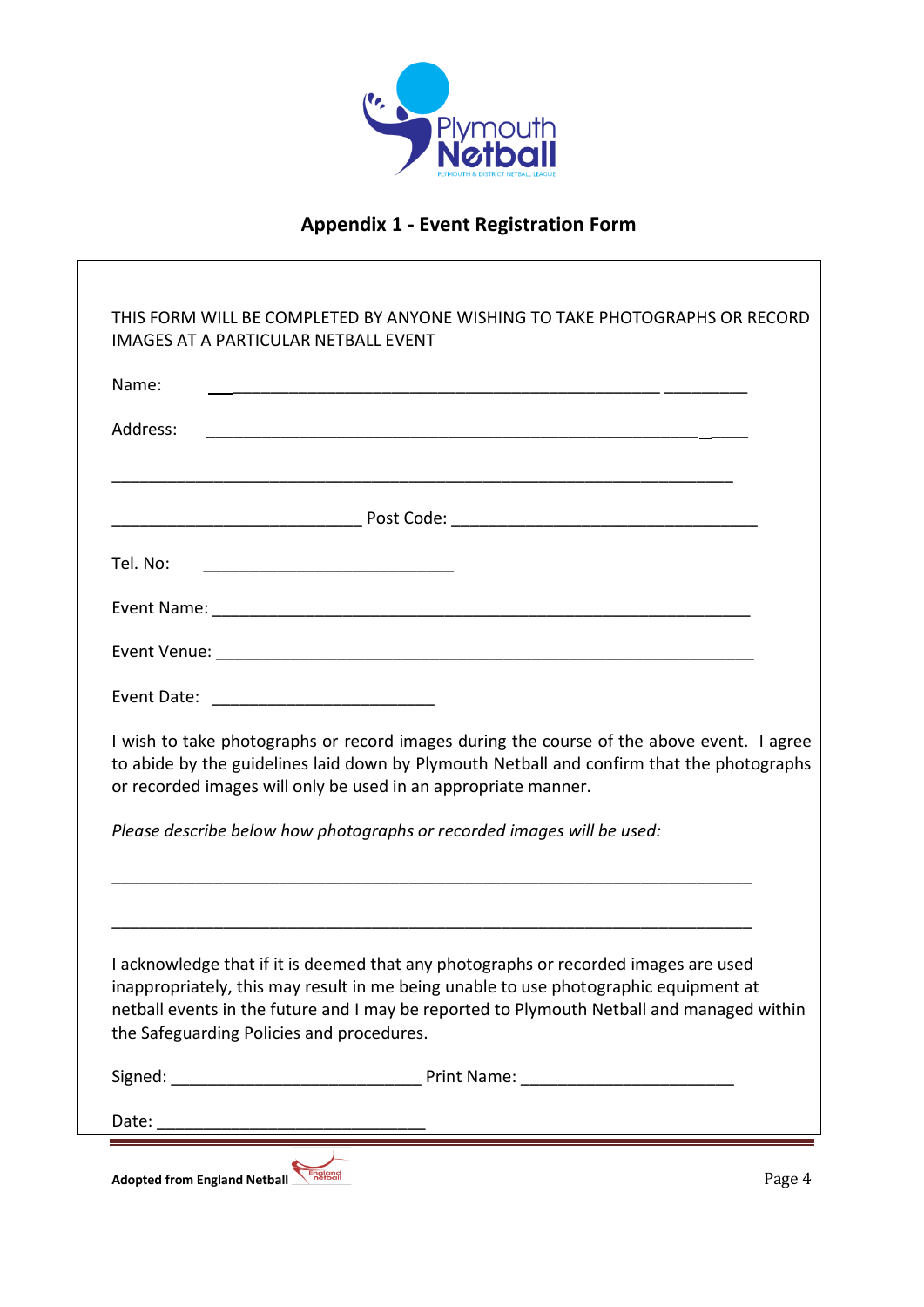

## **Use of Photographic and Video Images of Children/Young People Under the age of 18**

#### **Policy Statement**

*(Name of Club/Organisation)* is committed to providing a safe environment for children / young people under the age of 18 to participate in netball. Essential to this commitment, is to ensure that all necessary steps are taken to protect children/young people from the inappropriate use of photographic images.

*(Name of Club/Organisation)* have adopted the following good practice guidelines issued by PLYMOUTH NETBALL:

### *Publishing Images*

Through the use of a Consent Form, we will ask for the permission of young players and their parents/carers to take and use their image.

- If a player is named, we will avoid using their photograph
- If a photograph is used, we will avoid naming the player.
- We will NEVER publish personal details (email addresses, telephone numbers, addresses etc) of a child/young person
- We will only authorise the use of images of players in suitable dress (tracksuit, on court clothing i.e. t-shirt/shorts/skirt, off court clothing)

### *Use of Photographic Filming Equipment at Netball Events*  **(Name of Club/Organisation)** *will:*

- Inform players and parents that a photographer will be in attendance at an event and ensure they consent to both the taking and publication of films or photographs
- Require parents, spectators and authorised photographers (e.g. press) to register at an event if they wish to use any photographic equipment including mobile phones with photographic technology.
- Issue an identification pass which must be worn and clearly visible at all times during the event
- Not allow unsupervised access to players or one to one photo sessions at events
- Not approve or allow photo sessions outside the events or at a players home
- Act on the concerns of any players and parents regarding the inappropriate use of photographic equipment
- Inform children/young people and their parents/carers if video equipment is to be used as a coaching aid.
- Ensure that any photographic images taken and used will be stored safely